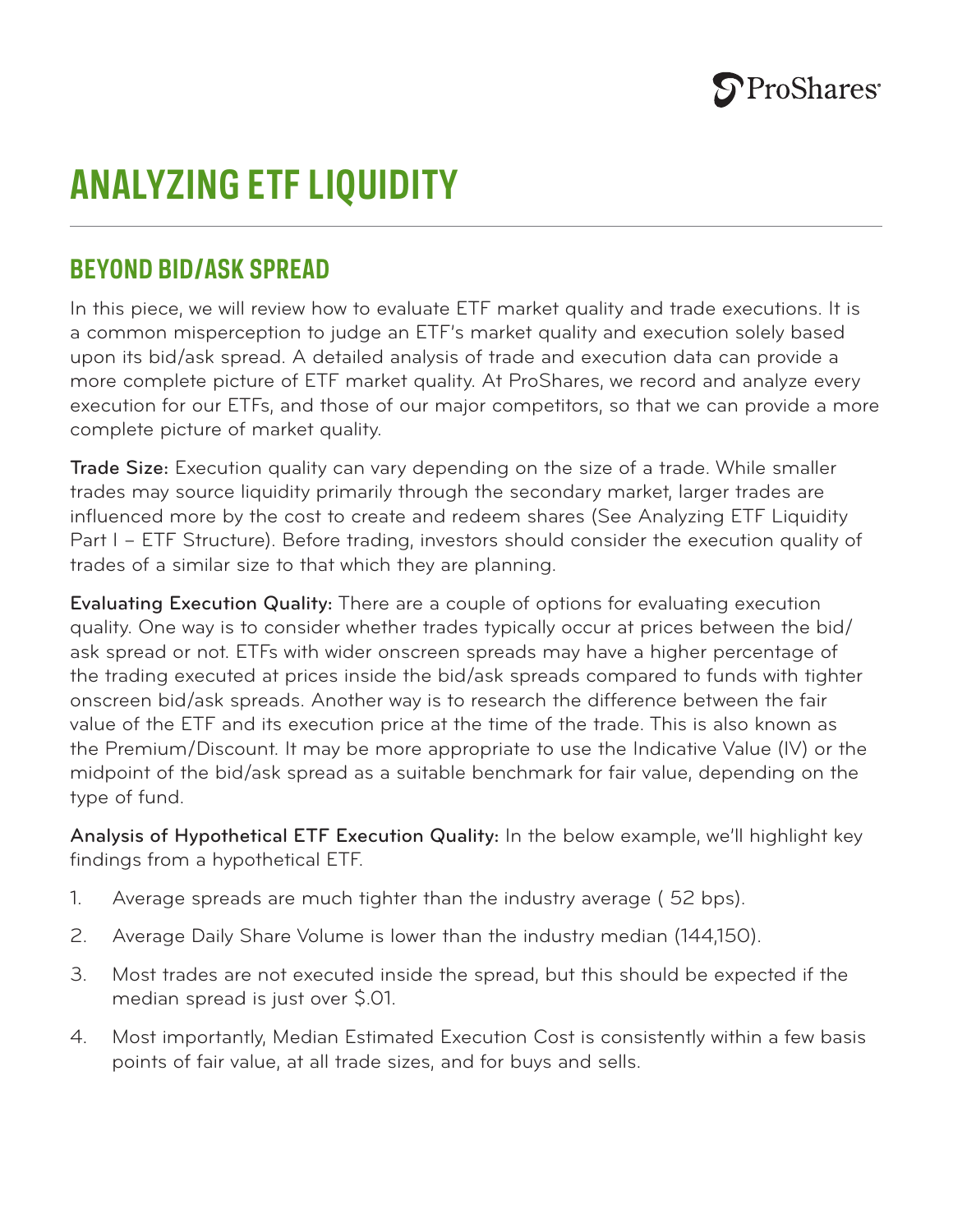| <b>Total Shares</b> | Number of<br><b>Trades</b> | <b>Trades Inside the</b><br><b>Spread</b> |     | <b>Median Estimated</b><br><b>Execution Cost (bps)</b> |              |
|---------------------|----------------------------|-------------------------------------------|-----|--------------------------------------------------------|--------------|
|                     |                            | No                                        | Yes | <b>Buys</b>                                            | <b>Sells</b> |
| $0 - 100$           | 371,935                    | 83%                                       | 17% | 1.65                                                   | 1.28         |
| $101 - 1,000$       | 214,188                    | 81%                                       | 19% | 1.99                                                   | 1.40         |
| $1,001 - 10,000$    | 17,666                     | 79%                                       | 20% | 2.49                                                   | 1.78         |
| $10,000 - 25,000$   | 253                        | 87%                                       | 13% | 5.49                                                   | 2.74         |
| $25,000 - 50,000$   | 53                         | 98%                                       | 2%  | 4.57                                                   | 2.47         |
| > 50,000            | 30                         | 100%                                      | 0%  | 3.53                                                   | 4.43         |

Median Spread: \$ .0125 Average spread: 2.00 bps Average Daily Shares Volume: 20,501 Average Daily \$ Volume: \$1,325,502

Time of Day: The underlying asset class can have a meaningful impact on liquidity during the trading day. While a domestic equities ETF may have more depth and tighter spreads later in the trading day, a fund where the underlying asset class closes during trading hours may result in a decline of market quality. Market depth can be measured by the average number of shares displayed in the National Best Bid and Offer (NBBO), or by the average spread throughout the day.



Average Spread and Quote Size Throughout Trading Day – Hypothetical Domestic Equity ETF

Oil futures tend to have more liquidity prior to 2:30 ET.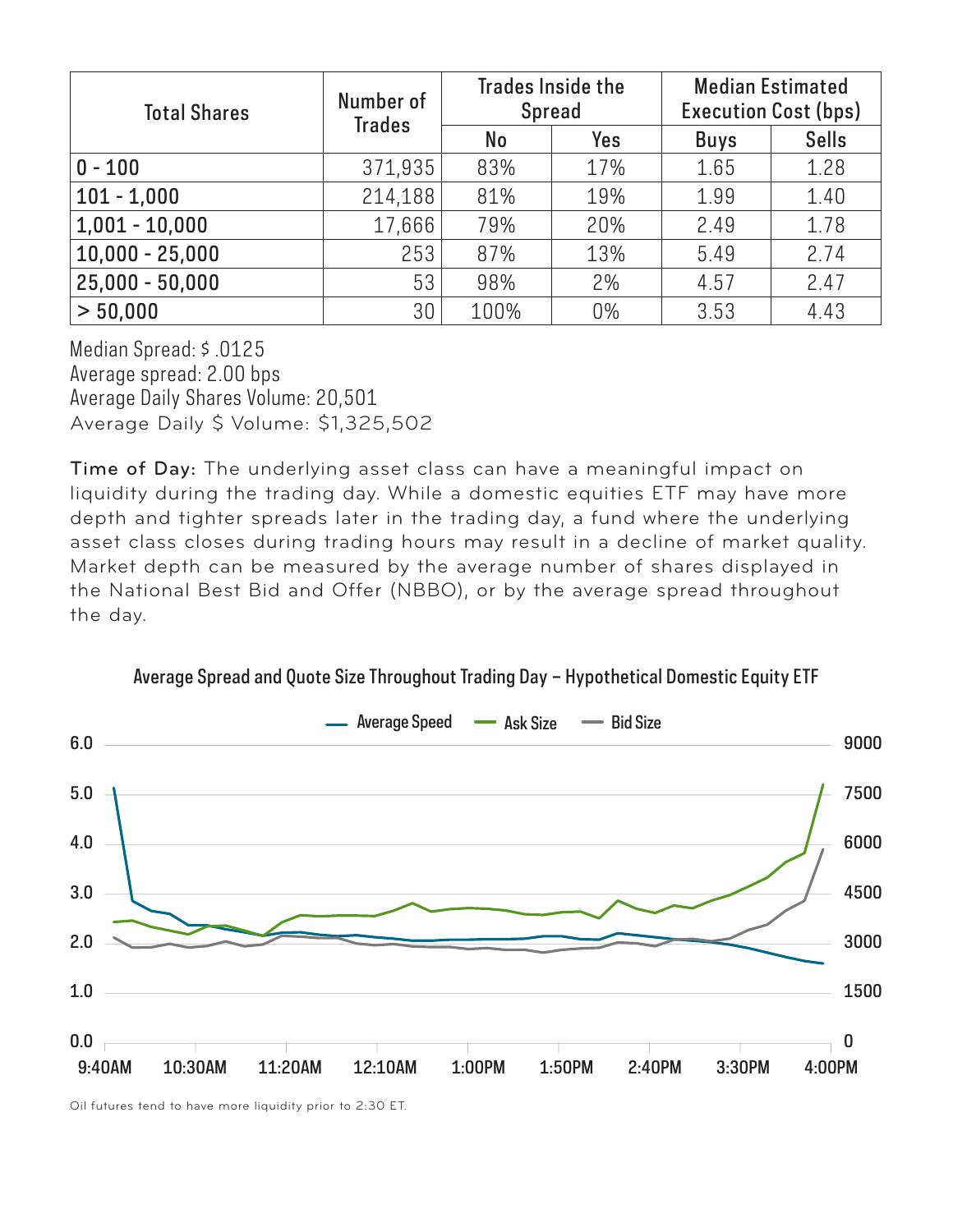

Average Spread and Quote Size Throughout Trading Day – Hypothetical Oil ETF

Domestic equities tend to be more liquid throughout the trading day.

Premium/Discounts: A premium or discount occurs when the market price of an ETF rises above or falls below its fair value. If the market price is higher than the Net Asset Value (NAV), the ETF is said to be trading at a "premium." If the price is lower than the NAV, it is trading at a "discount." When a fund is trading at a premium, there tends to be more buyers than sellers. When a fund is trading at a discount, there tends to be more sellers than buyers. This may provide insight into potential investor trends and whether the fund is trading further away from its fair value or not.

Other Liquidity Trends: An ETF may have higher or lower levels of liquidity depending on market conditions, structural changes to a fund, other secondary market influences, or some combination of these factors.